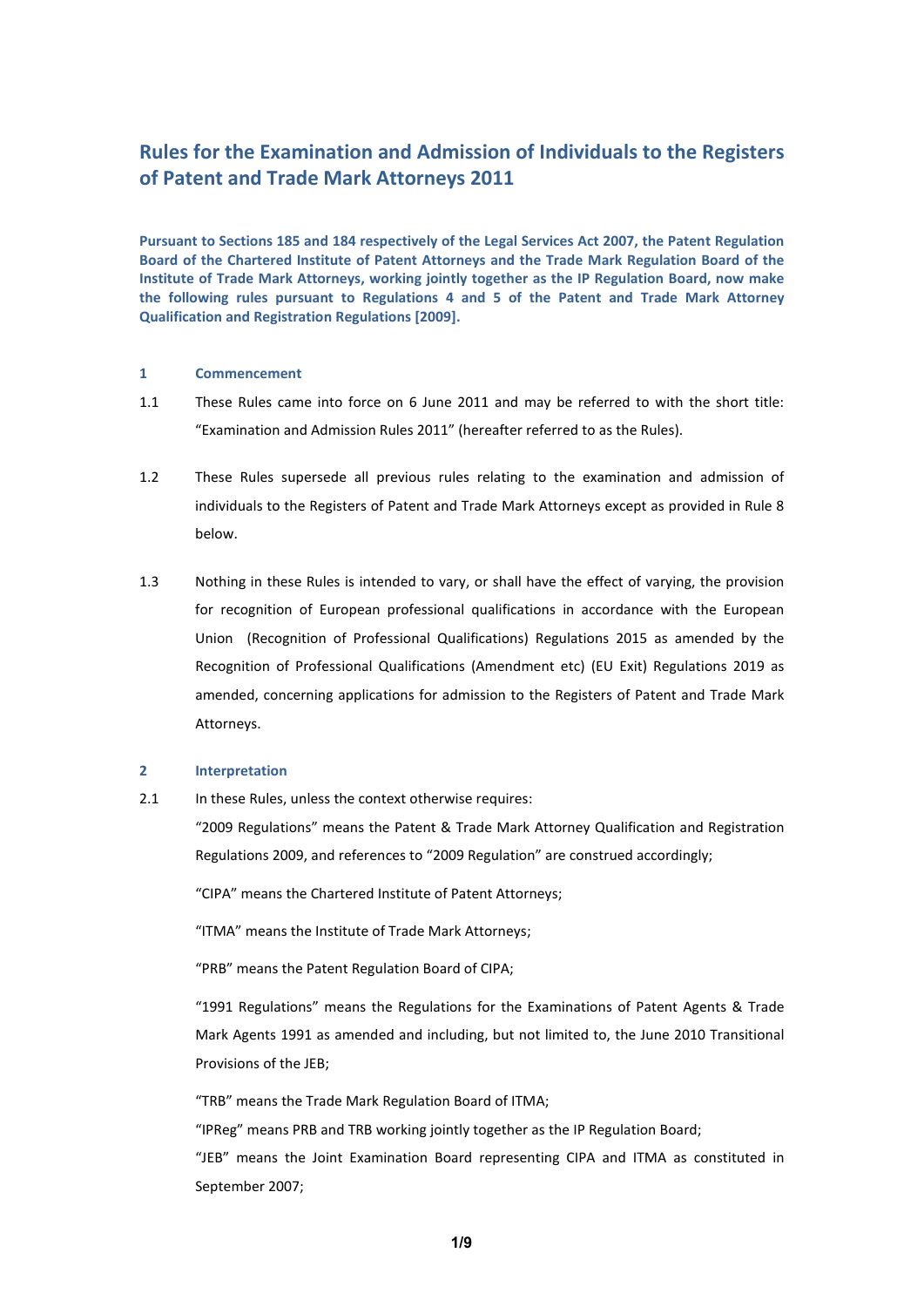"patent attorney register" means the register kept under section 275 of the Copyright Designs and Patents Act 1988 as amended by Section 185 of the Legal Services Act 2007;

"trade mark attorney register" means the register kept under section 83 of the Trade Marks Act 1994 as amended by Section 184 of the Legal Services Act 2007;

"the Registers" means the "patent attorney register" and the "trade mark attorney register";

"Registrar" means a person appointed in accordance with the 2009 Regulations to maintain the patent attorney register or the trade mark attorney register.

## **3 Qualifying Examinations and Examination Agencies**

3.1 For the purposes of 2009 Regulation 4.2(b) and 4.3(b) (and subject to Rule 9 below) in relation to the admission of an individual to the patent attorney register or the trade mark attorney register, respectively, Qualifying Examinations consisting of Foundation level and Final level examinations (including any qualifying course which may be required in connection therewith) shall be those which:

(a) are managed and controlled by an Examination Agency; and

(b) have been determined by PRB and TRB (separately or together as IPReg) pursuant to 2009 Regulation 5.2 on the application of the relevant Examination Agency as meeting the requisite overall standard and general content.

- 3.2 An Examination Agency may be empowered and accredited as such for the management and control of either or both Foundation and Final level examinations pursuant to 2009 Regulation 5.1 and Rule 3.1 above.
- 3.3 The agencies empowered and accredited as Examination Agencies for the management and control of either or both Foundation and Final level examinations pursuant to 2009 Regulation 5.1 and Rule 3.1 above shall be those set out in Schedule 1 to these Rules subject to any amendment which may be issued from time to time.
- 3.4 Each Examination Agency shall publish in advance details of its Qualifying Examinations and any required qualifying courses including details of the syllabus, time and place and conduct of, the Qualifying Examinations and shall supply these details to IPReg for publication on the IPReg website.
- 3.5 A candidate applying to sit a Qualifying Examination (or any part thereof) shall provide the relevant Examination Agency with contact details including his or her full name and address (permanent or for correspondence) and satisfactory proof of his or her academic qualifications and, where applicable, a copy of any confirmation of any deemed pass issued under Rule 7 below, and such other pertinent information as the Examination Agency or the Registrar may require.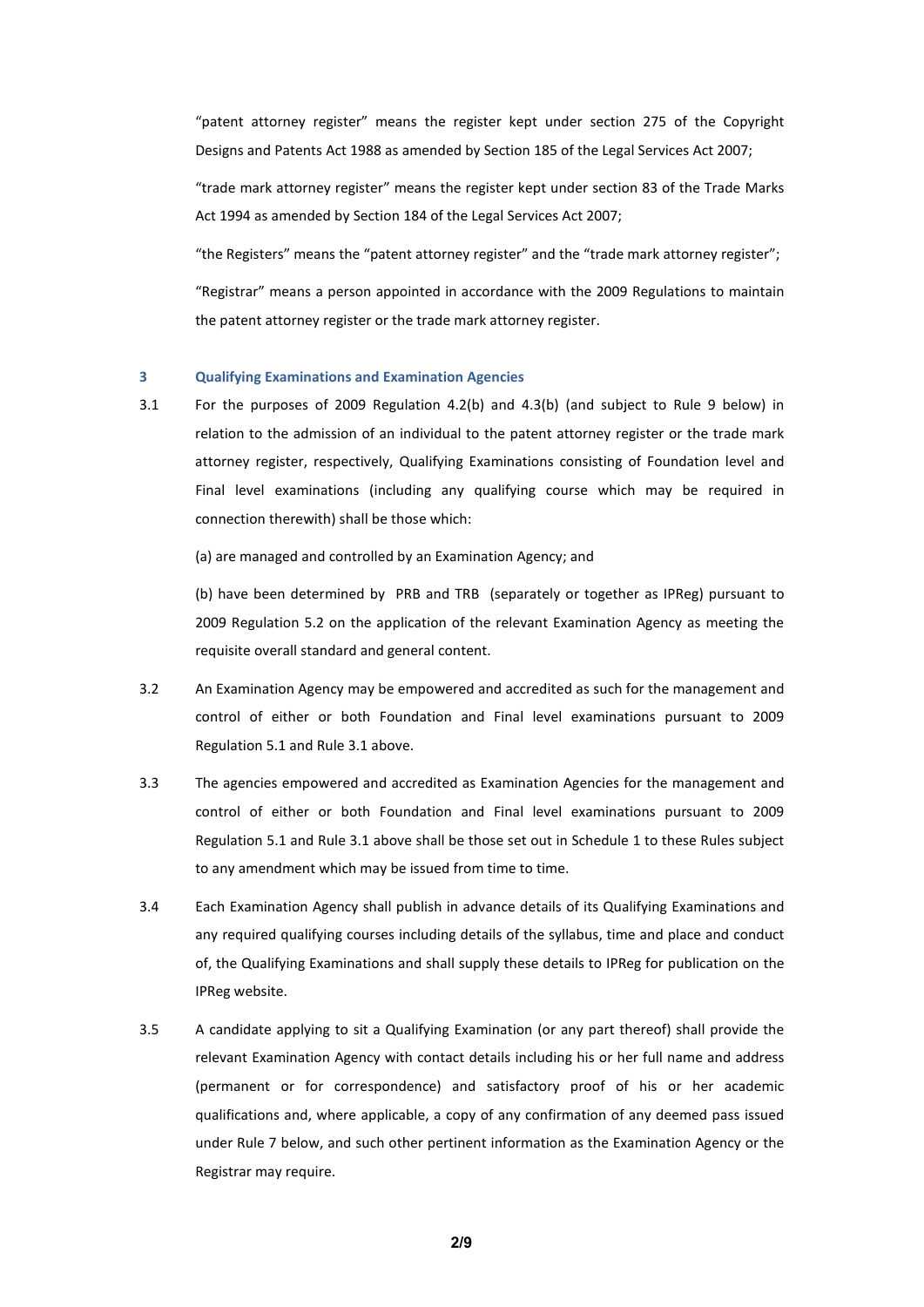- 3.6 The Registrar may require a copy of any information supplied in connection with an application made under Rule 3.5 above.
- 3.7 Examination Agencies shall ordinarily hold Qualifying Examinations at least once annually.

#### **4 Requirements for Academic Qualification**

4.1 For the purposes of 2009 Regulation 4.2(a) and 4.3(a) (and subject to Rule 9 hereafter) the "necessary academic qualifications" shall be those set out in Schedule 2 to these Rules.

## **5 Recognition of European Professional Qualifications**

5.1 Any application in accordance with 2009 Regulation 4.4 for consideration by the PRB or TRB of recognition of a European professional qualification shall be made in writing to the relevant Registrar giving such detailed information as may be required.

## **6 Persons with Substantial Experience**

- 6.1 For the purpose of 2009 Regulation 4.2 (c) and 4.3 (c) "substantial experience" shall ordinarily mean the period ending immediately before the application for admission to one or both of the Registers.
- 6.2 The Registrar may require such evidence in whatever form the Registrar considers appropriate and reasonable of "substantial experience" and before exercising any discretion in determining when the period of "substantial experience" in Rule 6.1 ends.

# **7 Exemptions and Deemed Passes**

- 7.1 With the agreement of PRB and/or TRB, an Examination Agency may establish a provision under which an individual is exempt from sitting or is deemed to have passed one or more of its Qualifying Examinations or a part thereof as a result of passing another relevant examination as stipulated in Schedule 3 to these Rules.
- 7.2 Details of any provision made under Rule 7.1 above shall be supplied to IPReg for publication on the IPReg website.
- 7.3 Any amendments to Schedule 3 which may be made from time to time will be subject to sufficient advance notice so that intending candidates for a Qualifying Examination already on a course affected by such amendment can complete such course or pursue an alternative course.

# **8 Appeals**

8.1 Any appeal by a candidate against a decision of an Examination Agency (including an appeal relating to marks awarded in an examination carried out by such an Agency) shall be conducted by the Examination Agency in accordance with the appeal processes of such Agency.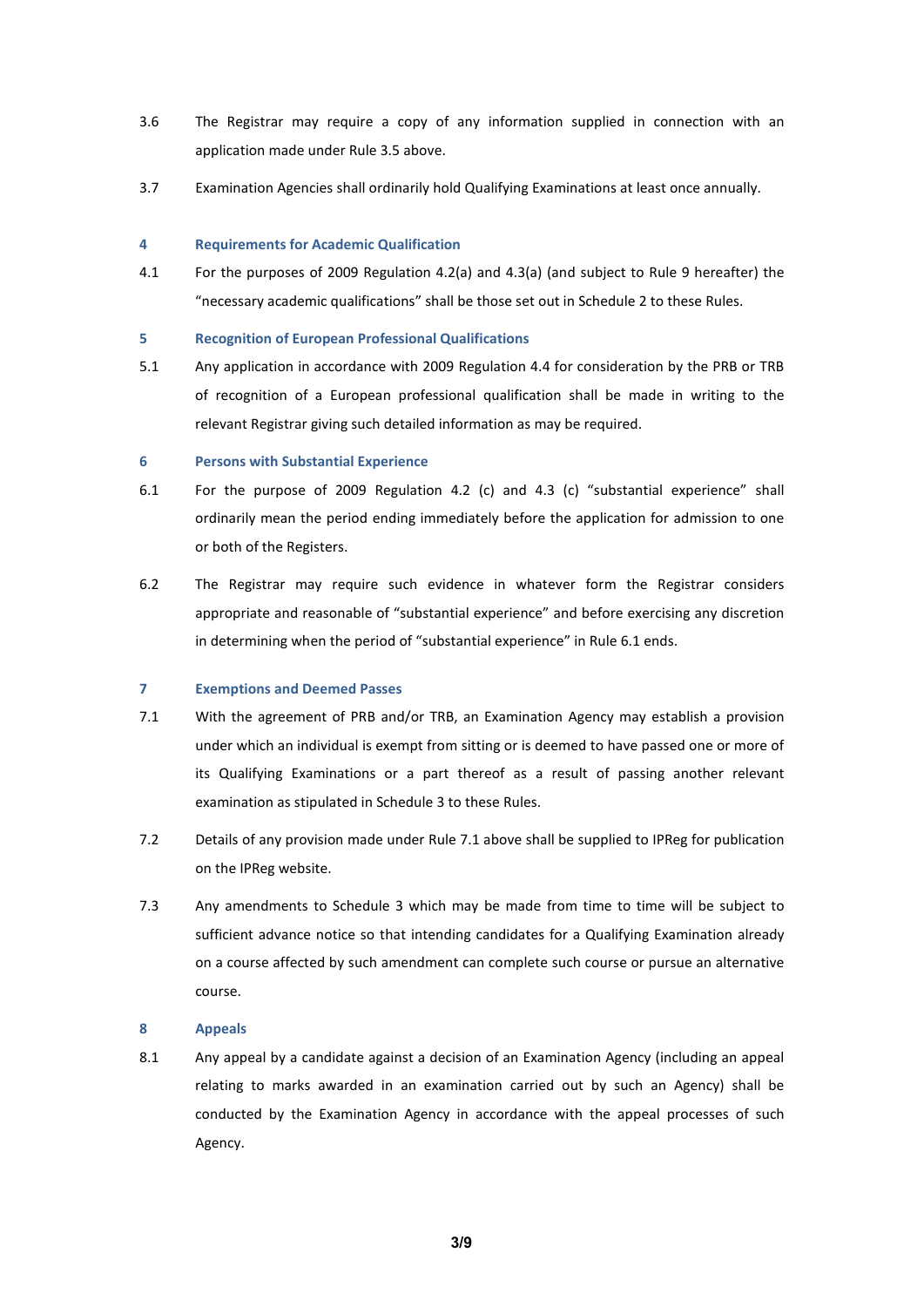8.2 Any appeal against any decision of IPReg, PRB, TRB or the Registrar under these Rules shall be submitted to IPReg within one month of the date of such decision and will be conducted in accordance with the IPReg Administrative Appeal Regulations.

# **9 Transitional Provisions**

- 9.1 In relation to 2009 Regulation 4 PRB, working together with TRB as IPReg, hereby recognises the courses and examinations conducted under the 1991 Regulations and the course and examination approved by CIPA and known as the Advanced Training for Qualifying Examination P6, provided by Queen Mary, University of London.
- 9.2 In relation to 2009 Regulation 4 TRB, working together with PRB as IPReg, hereby recognises the courses and examinations conducted under the 1991 Regulations and the course and examination approved by ITMA and known as the Registered Trade Mark Attorney Intensive Qualification Course, provided by Nottingham Trent University.
- 9.3 Pursuant to Rule 9.1 and 9.2 hereof, the exemptions and deemed passes available under the examinations conducted under the 1991 Regulations shall continue to be available until further notice.
- 9.4 No further amendment or addition to the 1991 Regulations recognised in this Rule 9 will be permitted except with the consent of PRB and/or TRB as appropriate.

## **10 Schedules and Power to Amend**

10.1 The Schedules below form part of these Rules and may be amended from time to time as necessary by the Registrar and without the need to seek re-approval of the Rules but the Registrar will notify CIPA and ITMA in advance of enactment of any changes to any Schedule and will publish details of such changes on the IPReg website.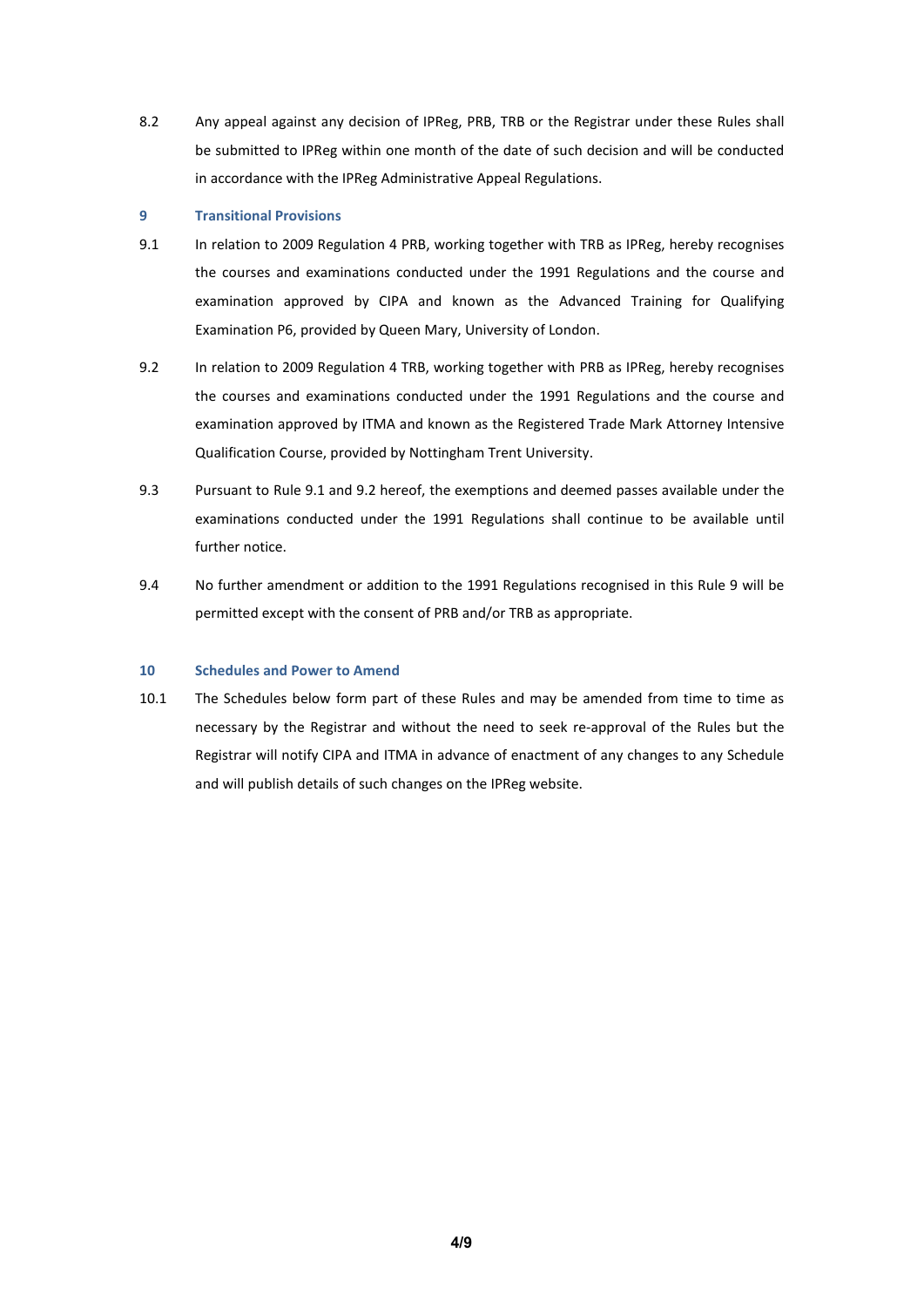# **Schedule 1**

# **Examination Agencies**

At the date of commencement of these Rules the following are designated as Examination Agencies for the provision of one or both levels of Qualifying Examination in accordance with Rule 3.1 hereof:

| <b>Name of Examination Agency</b>         | <b>Qualifying Examination(s)</b>                                       |
|-------------------------------------------|------------------------------------------------------------------------|
| Bournemouth University                    | Foundation level                                                       |
| <b>Brunel University</b>                  | Foundation level                                                       |
| The Patent Examination Board (PEB)        | Foundation and Final level (for patent attorney<br>qualification only) |
| Nottingham Law School Limited, Nottingham | Final level (for trade mark attorney qualification                     |
| <b>Trent University</b>                   | only)                                                                  |
| Queen Mary, University of London          | <b>Foundation level</b>                                                |

subject to any deletions or additions from time to time made pursuant to Rule 10 of these Rules.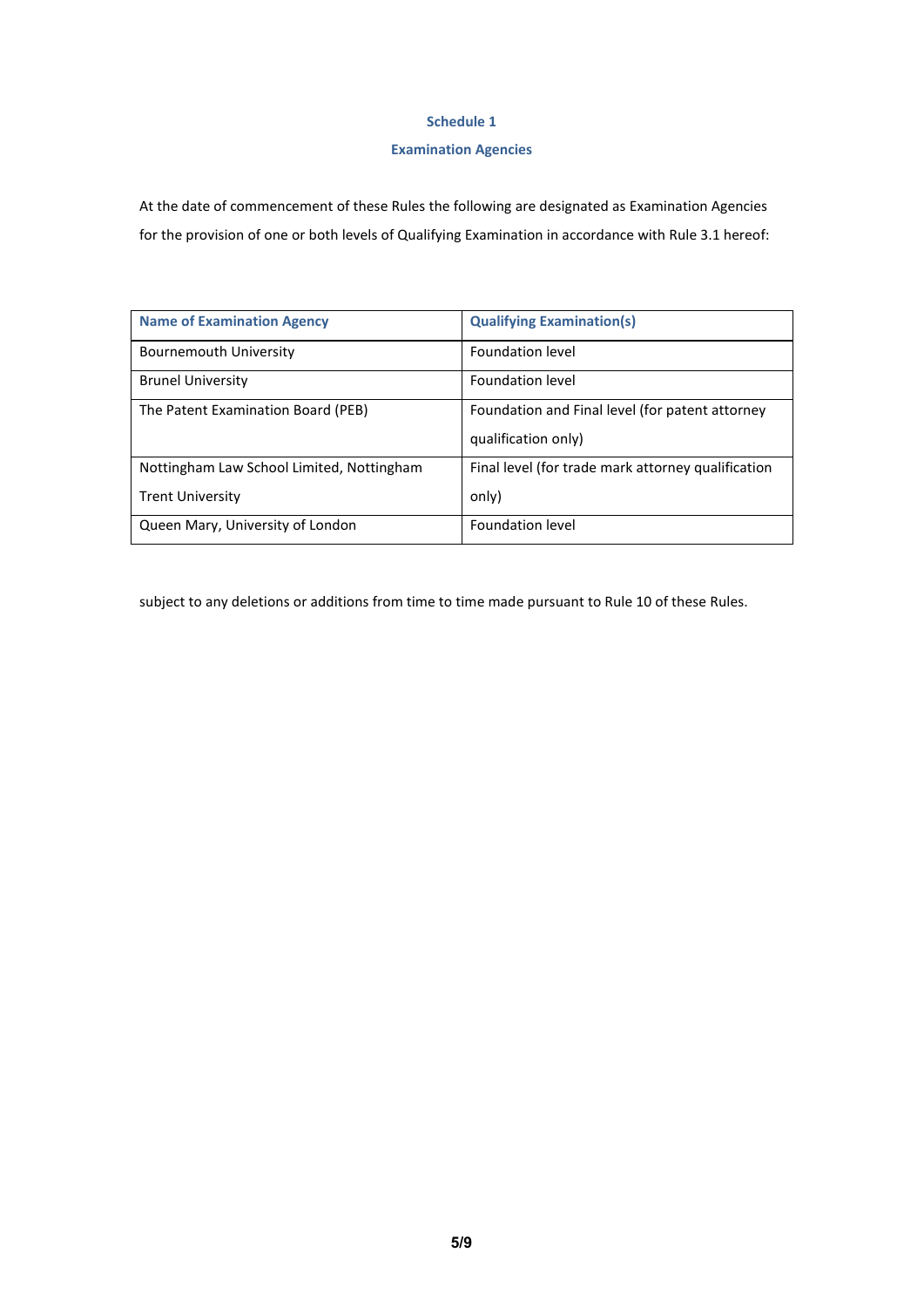## **Schedule 2**

## **Necessary Academic Qualifications**

Necessary academic qualifications are:

- a a degree conferred by a University or Higher Education Institution in the United Kingdom (UK), or by the Open University Validation Service, or a licence awarded by the University College of Buckingham before that College was granted University status;
- b a degree conferred by the Council for National Academic Awards before 1992;
- c a pass in the Legal Practice Course (England and Wales) or the Diploma in Professional Legal Practice (Scotland) or the Postgraduate Diploma in Professional Legal Education or Studies (Northern Ireland) or the Bar Final Examination; or
- d any other qualification, whether obtained in the UK or elsewhere, which the Examination Agency concerned will accept as providing a suitable basis for entry into the patent or trade mark professions; and

subject to any deletions or additions from time to time made pursuant to Rule 10 of these Rules.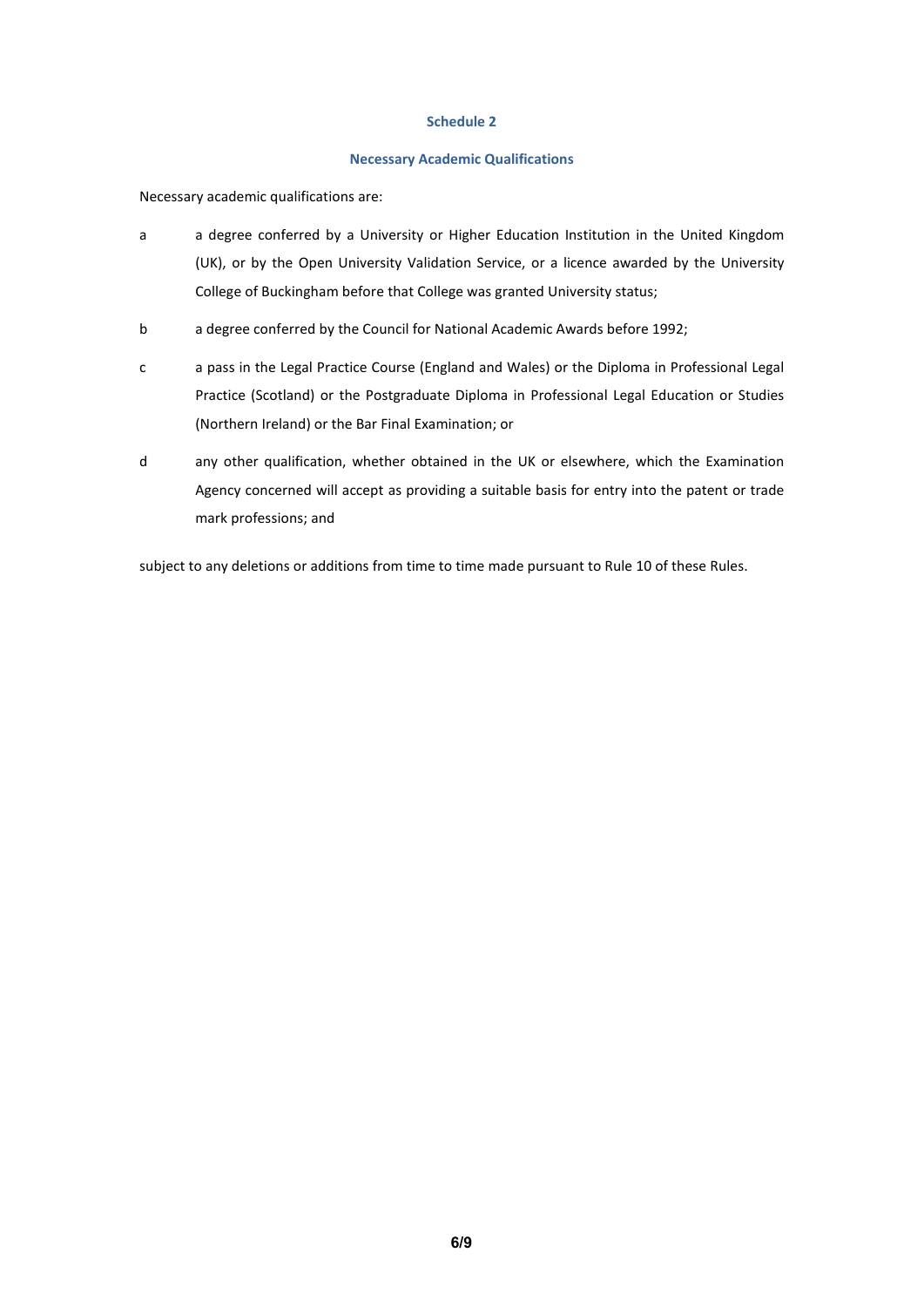## **Schedule 3**

# **Exemptions and Deemed Passes**

Examination Agencies may provide for the following examinations or qualifications to be deemed equivalent to some of the requirements of part of their Qualifying Examinations. As a result individuals with these qualifications or having passed these examinations may be exempt from, or deemed to have passed, some of the Qualifying Examinations as published by the relevant Agency and detailed on the IPReg website.

| <b>Qualification/Examination</b>                                                     |  |
|--------------------------------------------------------------------------------------|--|
| Law Degree (note 1)                                                                  |  |
| Law Degree with an assessed IP option covering UK Intellectual Property Law (note 2) |  |
| Legal Practice Course (England and Wales) or Diploma in Professional Legal Practice  |  |
| (Scotland) or Post-Graduate Diploma In Professional Legal Education or Studies       |  |
| (Northern Ireland)                                                                   |  |
| <b>Bar Final Examination</b>                                                         |  |
| Queen Mary, University of London Certificate in Intellectual Property (Pathway A or  |  |
| B)/MSc in Intellectual Property Law (Pathway B)                                      |  |
| Bournemouth University Postgraduate Certificate/Postgraduate Diploma/LLM in          |  |
| <b>Intellectual Property</b>                                                         |  |
| Brunel University Postgraduate Certificate in Intellectual Property Law/LLM in       |  |
| <b>Intellectual Property</b>                                                         |  |
| European Qualifying Examination for European Patent Attorneys                        |  |
| Joint Examination Board letters exempting candidates from JEB examinations*          |  |
| Joint Examination Board Common Foundation Paper - Basic English Law*                 |  |
| Joint Examination Board Common Foundation Paper - Designs and Copyright Law*         |  |
| Joint Examination Board Common Foundation Paper - T1 Basic United Kingdom            |  |
| Trade Mark Law*                                                                      |  |
| Joint Examination Board Common Foundation Paper - T5 Basic Overseas Trade Mark       |  |
| Law and Practice*                                                                    |  |
| Joint Examination Board Patent Advanced Paper - P2 Patent Agent's Practice*          |  |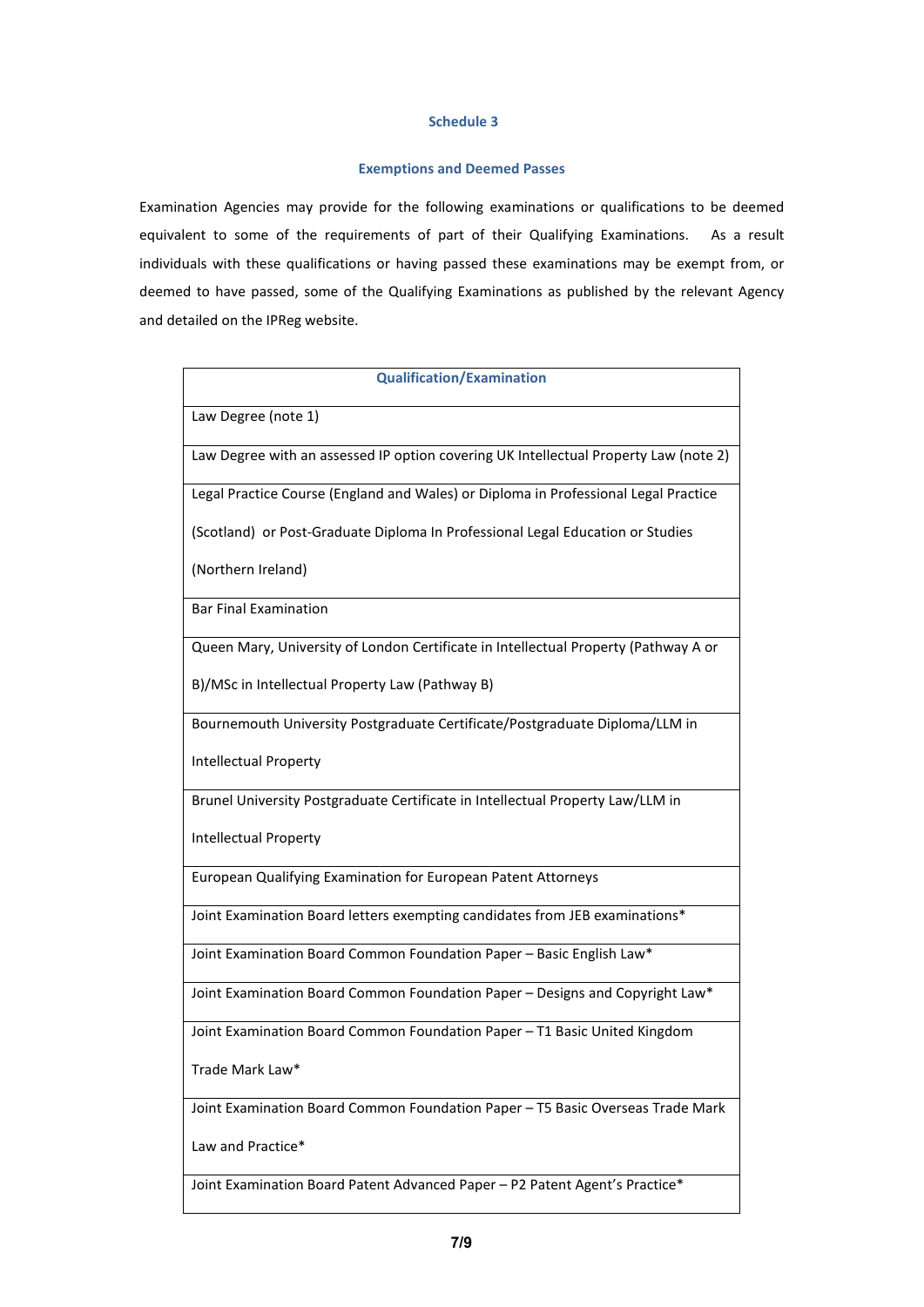Joint Examination Board Patent Advanced Paper – P3 Preparation of Specification for United Kingdom and Overseas Patents\* Joint Examination Board Patent Advanced Paper – P4 Amendments of Specifications for United Kingdom Patents/Applications in Prosecution, Revocation Proceedings or Otherwise\* Joint Examination Board Patent Advanced Paper – P6 Infringement and Validity of United Kingdom Patents\* Joint Examination Board Patent Foundation Paper – P1 Basic United Kingdom Patent Law and Procedure\* Joint Examination Board Patent Foundation Paper – P5 Basic Overseas Patent Law and Procedure\* Joint Examination Board Trade Mark Foundation Paper – T2 Basic United Kingdom Trade Mark\* Joint Examination Board Trade Mark Advanced Paper – T3 Advanced United Kingdom Trade Mark Law and Practice\* Joint Examination Board Trade Mark Advanced Paper – T4 Advanced Trade Mark Search Joint Examination Board Trade Mark Advanced Paper – T6 Advanced Community Trade Mark and International Trade Mark Law and Practice Manchester University Postgraduate Intellectual Property Diploma\*

Note1. A law degree awarded by a UK Higher Education Institution, or a law qualification, such as the Common Professional Examination/Graduate Diploma in Law, recognised by the Solicitors Regulation Authority , the Law Society of Scotland or the Law Society of Northern Ireland for the purposes of practising as a solicitor in England and Wales, Scotland or in Northern Ireland, respectively. Where a test in Common Law is required to secure such recognition, such a test shall have been taken and passed.

Note 2. IPReg reserves the right to review the content of any IP option put forward to satisfy itself that both the breadth and depth of the materials studied and any assessment adequately cover the syllabus and content of the Qualifying Courses.